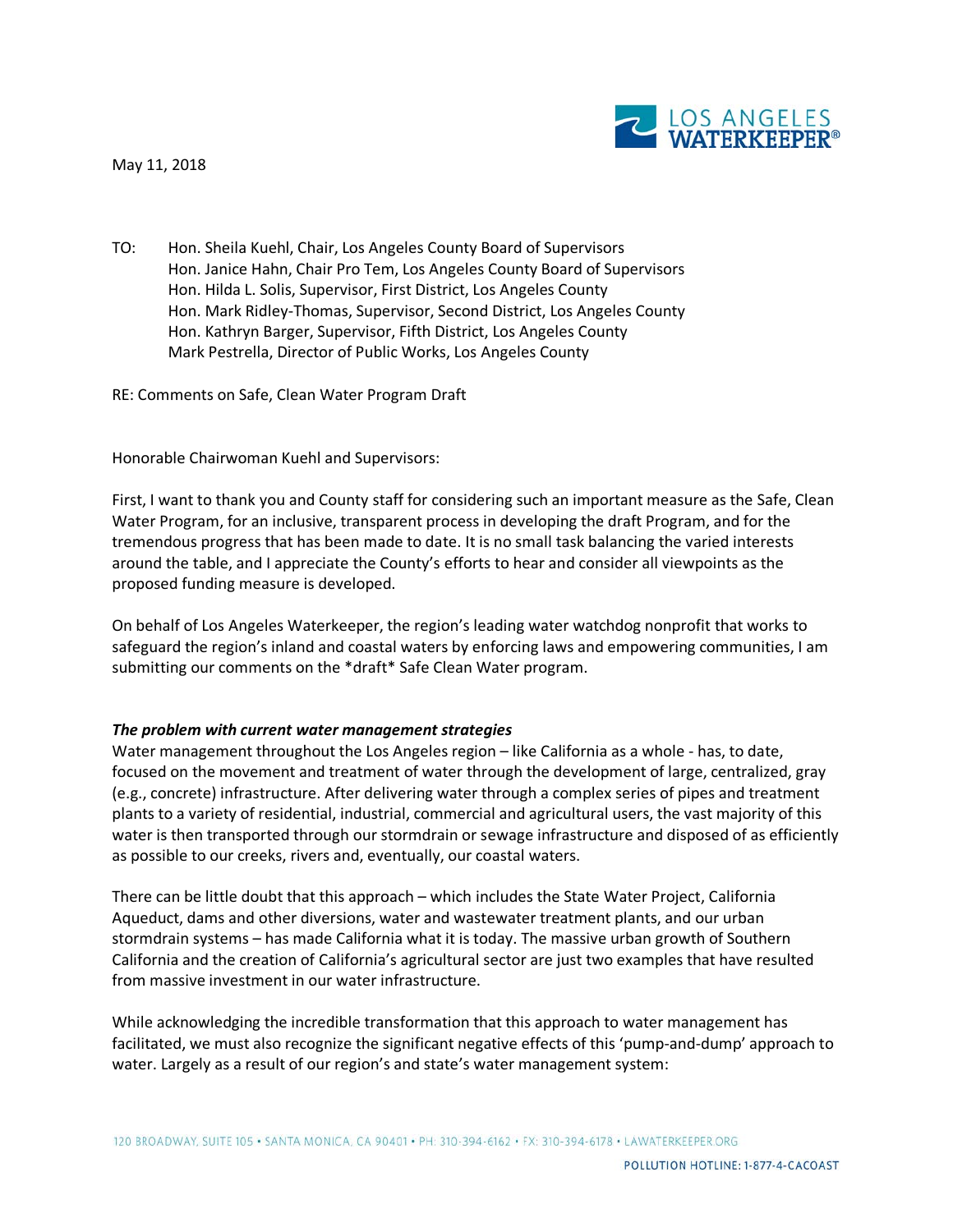- More than 85% of all assessed waterways in LA County are impaired (i.e., do not meet federal Clean Water Act standards) for one or more pollutant, including toxic metals, bacteria, herbicides and pesticides, and trash;
- The vast majority of the region's rivers and creeks are concretized flood channels rather than functioning healthy ecosystems and community amenities;
- In LA County, approximately 100 million gallons a day (MGD) of contaminated water and debris flow through the storm drain system and into our inland and coastal waters (this total can reach 10 BGD or more during heavy rains);
- Another 500-600 million gallons of treated sewage is discharged into our ocean and inland waterways daily;
- Ecosystems throughout California and the Western United States including the Bay-Delta, Colorado River, and Mono Lake to name a few - on the verge of collapse;
- Ratepayers are seeing or will see dramatically rising costs of water as our crumbling gray infrastructure is in dire need of rehabilitation and expensive new gray projects (like ocean desalination) are explored;
- The LA region is still far too reliant on imported water that is subject to drought, earthquake or other natural disasters, over-allocation and even legal decisions;
- And the water sector is now the single largest user of electricity in the state, accounting for an estimated 19.2% of all electricity consumption and 30% of non-utility related natural gas consumption (and thus a major driver of climate change).

In short, our  $20^{th}$  century approach to water management – however important it has been historically is now putting the region's 10+ million residents, our water-dependent economy, and the health of our waterways and communities at grave risk.

# *The solution*

LA Waterkeeper believes we need a fundamental paradigm shift in how we manage our water to ensure a safe, healthy and vibrant Los Angeles region moving forward. Waterkeeper has long advocated for a **Reduce** (water waste), **Reuse** (stormwater), **Recycle** (wastewater) and **Restore** (contaminated groundwater) approach to sustainably and equitably ensure the region's long-term water security.

Of all these approaches, capturing, treating and reusing stormwater and urban runoff ('Reuse') through distributed, nature-based infrastructure offers the greatest opportunity to move away from our 20<sup>th</sup> century centralized gray management approach and provide a wide array of environmental and community benefits – not only improving water quality and enhancing local water supplies, but also providing recreational opportunities, combatting air quality pollution and heat island effect, reducing our carbon footprint, creating habitat, reducing flood risk, creating a diverse array of green jobs and promoting greater community health. In fact, we believe the Safe Clean Water measure, combined with recently passed measures to fund Parks (A), Transit/Active Transportation (M), Housing (H), and hopefully the passage of Prop 68 in June, will be the most transformative package of funding to green our communities, clean our waterways and ensure healthier residents we have ever seen in this region.

It is for this reason that Waterkeeper was so excited to see the County's initial direction to staff to explore a parcel tax to, "implement stormwater projects and programs, with *emphasis on projects*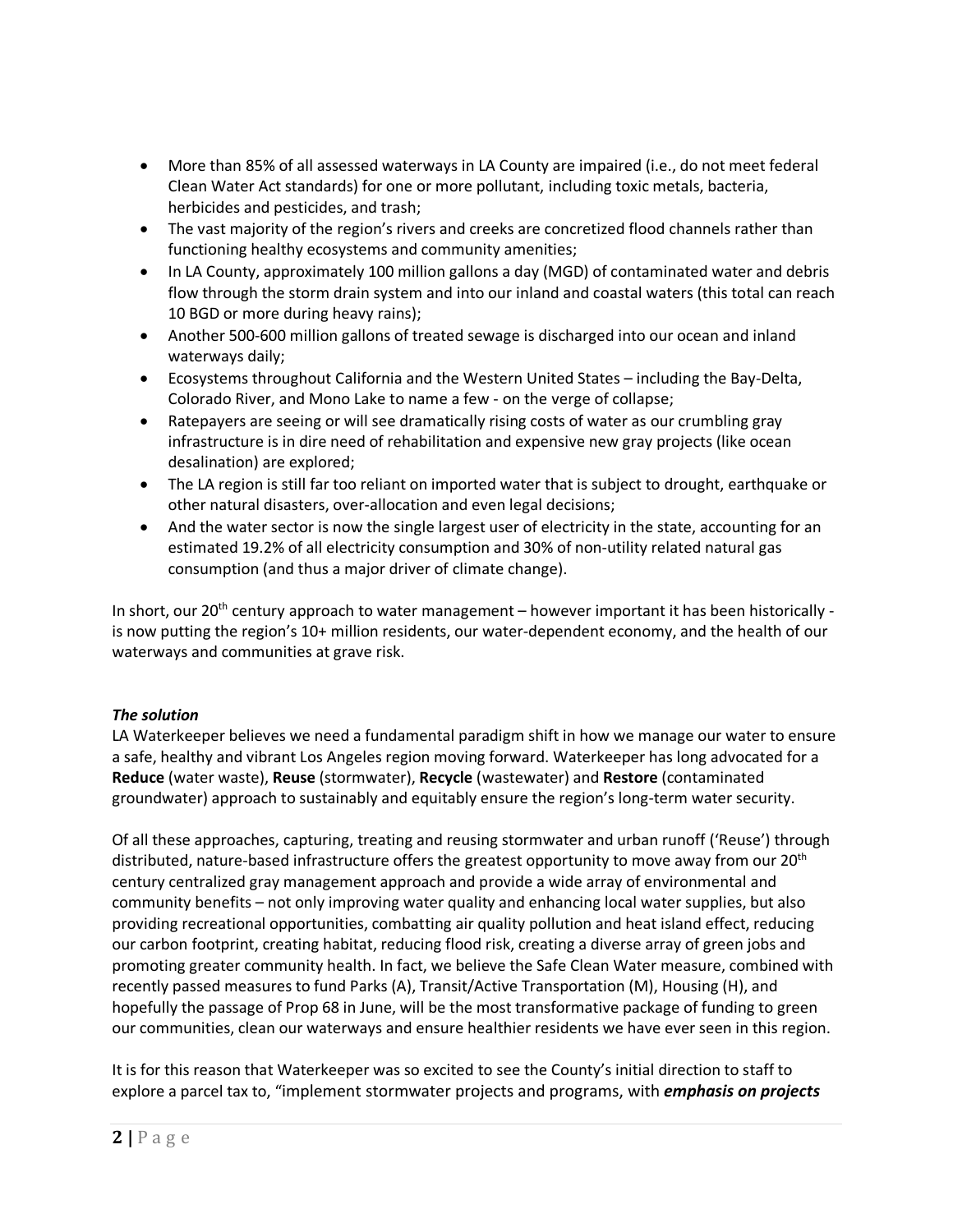*providing multiple benefits that increase water supply, improve water quality and provide community enhancements, such as the greening of schools, parks and wetlands, and increased public access to rivers, lakes and streams*." (*emphasis added*) This language was then largely mirrored in the authorizing legislation, AB 1180 (Holden).

## *Recommendations*

While in full agreement with the goals of the Safe Clean Water measure, we fear the proposed program structure, criteria and governance structure represents too much of a 'business as usual' approach that won't necessarily achieve the lofty and laudable goals the Supervisors initially laid out.

Waterkeeper agrees with the recommendations put forward by the OurWaterLA coalition (of which we are a member), and encourage you to adopt their proposed changes. To summarize, LAW believes:

- The Regional Funding criteria must be strengthened to ensure projects funded are truly naturebased and offer the most community benefits – as proposed, the focus on water volume and cost effectiveness could benefit more traditional centralized, gray infrastructure
- Municipal funding must have more requirements in terms of community engagement and criteria that result in new nature-based, multi-benefit projects (or O&M for existing naturebased, multi-benefit projects) – a \$120M blank check to cities is not in the best interest of taxpayers, the environment or our communities
- Governance needs to be streamlined with greater (equal) community representation, earlier intervention for technical assistance/support, and greater oversight – as drafted, the structure is too convoluted, does not allow for meaningful community engagement, and does not provide sufficient or timely support needed by smaller and traditionally under-resourced cities and communities to compete effectively for funds
- Disadvantaged communities must be guaranteed at least 41% of funding from the measure as currently crafted, it is possible that DACs will receive this share of funding (or perhaps even a greater percentage), but with so little criteria established for 40% of (Municipal) funding, this overall total is not guaranteed
- The measure must ensure good quality, accessible jobs via a Community Workforce Agreement, public sector maintenance jobs, and robust workforce development programs
- The final program must include a greater allocation of funding for support programs, including public education, job training/career pathway development, and technical assistance – while we appreciate funding set aside for these critical programs, \$20M over 5 years (or ~1.3% of funding per year assuming a \$300M/year measure) is simply not sufficient to support efforts that are so critical to ensure the long-term successful implementation of the program

Following are a few specific recommendations we feel need further clarification.

## Regional Criteria

Waterkeeper urges you to revisit the Regional funding criteria (matrix) put forward by OurWaterLA as an alternative to what has been proposed in the draft Program. This carefully crafted approach (developed in consultation with dozens of leading experts in water quality, water supply, climate, heat island effect, air quality, habitat and public health) focuses on: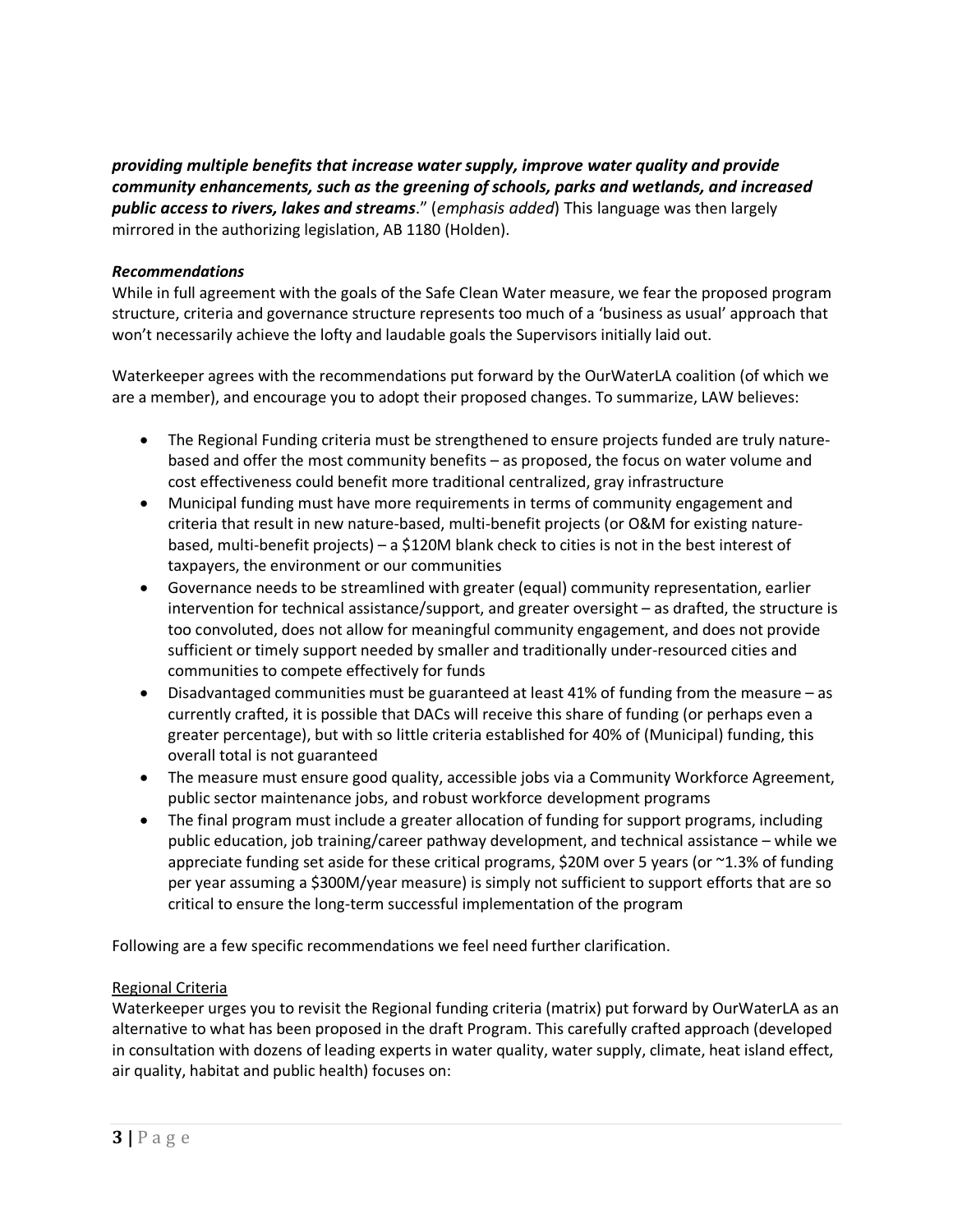- Water Quality (40 points) points awarded for concentration reduction, load reduction, and achieving water quality standards (dray and wet weather). This approach provides the maximum benefit of achieving measurable water quality benefits throughout the region.
- Water Supply (25 points) points awarded for supply enhancement (i.e., infiltration) and demand reduction. This approach benefits areas where soils allow direct infiltration, while still allowing communities where direct infiltration is not possible to still compete for funds.
- Community investments (25 points) points awarded to specific project elements that will maximize community benefits. After consulting with leading experts in a wide range of fields, it became clear that whatever benefit you are trying to achieve (improved air quality, habitat creation, urban cooling, carbon sequestration, recreational opportunities, etc.), the answer is the same – more green space, but specific types of green space (native vegetation, complexity of vegetation, plants that support pollinators, low VOC trees, etc.). OWLA's criteria is meant to ensure these benefits are maximized.

The draft Safe, Clean Water program, instead, has a large focus on volume and cost effectiveness, which we fear could benefit larger, centralized single benefit projects. In particular, cost-effectiveness can run counter to promoting multi-benefit projects.

Specifically, cost effectiveness of projects…particularly more distributed nature-based projects…is simply not well known, or information is (sometimes wildly) inconsistent.

For example, in their 2016 report on "The Cost of Alternative Water Supply and Efficiency Options in California", Pacific Institute estimates that small (<1,500 AF) stormwater capture projects range in costs from \$590-\$1,300/AF (not including groundwater pumping and treatment), with a median cost of \$1,200/AF. While this is higher than the cost of larger (>6,500 AF) stormwater capture projects, which have a median cost of \$250/AF excluding pumping costs, smaller/decentralized projects are extremely cost-competitive with many other water supply options being considered or undertaken.

For an even more recent and local example, parkway basins completed in Panorama City (in the San Fernando Valley) as part of 22 residential retrofit projects undertaken by the Water LA coalition cost \$470/AF. The overall retrofits cost an average \$5,200 per household in labor and materials, and combined, the projects capture and treat an estimated 1.2 million gallons of water. While the water capture potential of residential retrofits is small for each individual home (a combined 3.8 AFY for the Water LA projects), the potential of such projects spread across the 2.1M parcels within LA County Flood Control District's jurisdiction is massive.

Yet, the Metropolitan Water District has estimated that distributed stormwater capture projects range from \$3,800-\$12,000/AF (though they admit this estimate was based on a very small sample size). Similarly, a report just release by the Southern California Water Coalition found that *median* costs for (the 3!) distributed stormwater projects they studied was \$25,000/AF, with a *high* of an astounding \$250,000/AF.

These contradictory findings are best demonstrated in the charts below from the Water LA Coalition Final Report and SCWC report, respectively.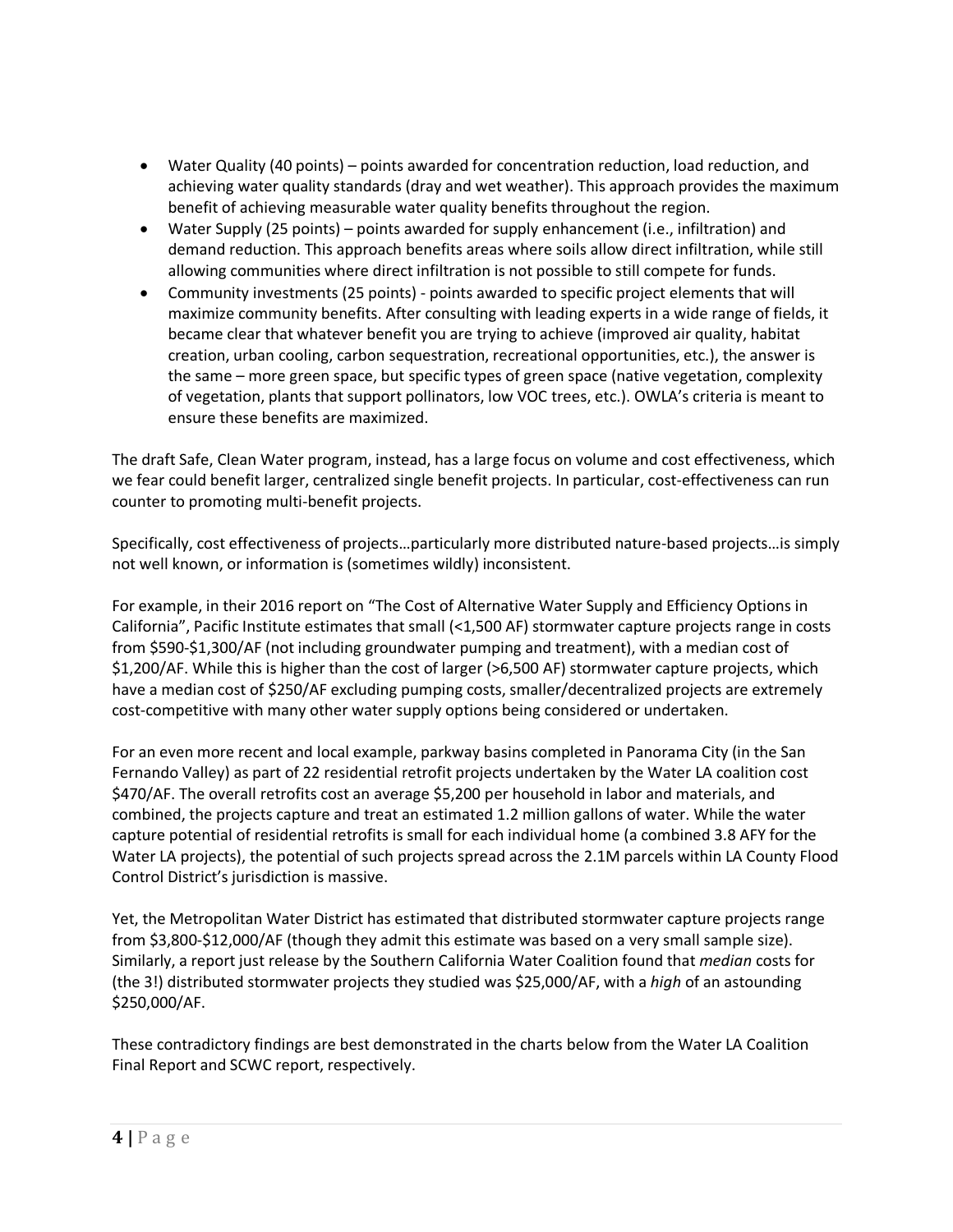### **LADWP STORMWATER PROJECT COSTS (per acre-foot of water)** Laurel Canyon \$1220 **Green Street Project Sun Valley EDA** \$645 **Improvement Project** Woodman Avenue \$727 **Stormwater Capture Project**

\$470

\$1100

**MWD Tier 2 price** 

Average Water LA

parkway retrofit



With such contradictory and confusing disparities on cost, it does not make sense to award points until methodologies are improved.

From a policy standpoint, another issue is that the cost criteria for water quality and water supply – even if they accurately reflect life-cycle costs (which is questionable) – certainly do not reflect 'full cost accounting' principles. This runs exactly counter to the goal of emphasizing multi-benefit projects.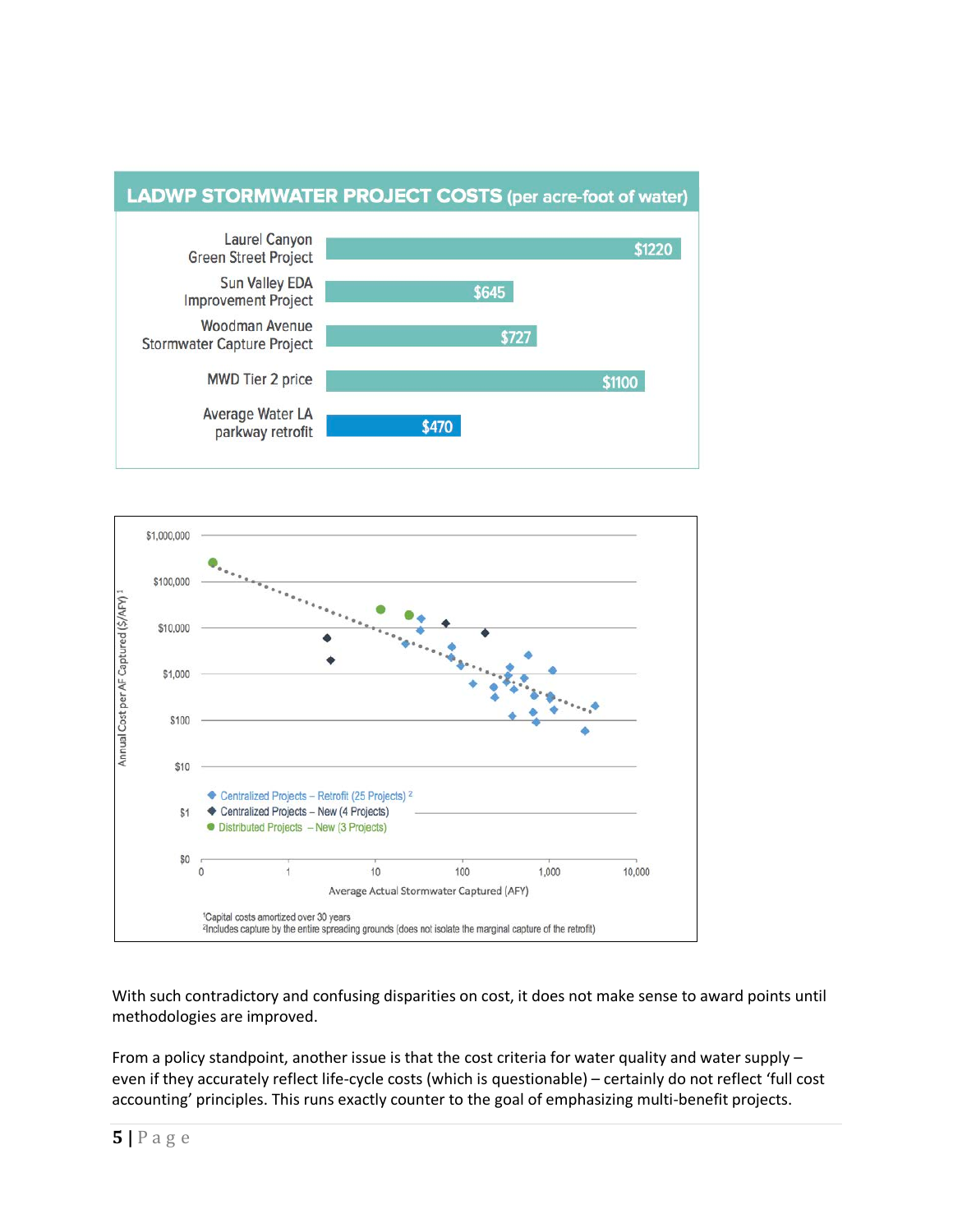For example, a low flow diversion system that directs runoff to a water recycling plant might score very high on cost effectiveness for water quality and water supply. But such a system does nothing to provide recreational opportunities to local communities. Or to create habitat. Or to provide urban cooling, or combat climate change through carbon sequestration or improve air quality. All these benefits (which could be provided by residential retrofits, green streets, or the creation of new greenspace at parks or schools) have value…but that value is not accounted for in the proposed cost-benefit analysis. Similarly, a spreading grounds might score very well using the proposed cost-benefit criteria. Adding project elements that turn such a traditional spreading grounds into a community amenity might make the project more expensive and less cost-competitive…but a superior overall project.

Until we have better understanding of costs of various stormwater projects - and until we can incorporate full cost accounting principles - cost effectiveness should be removed from scoring criteria and OWLA's proposed criteria should be adopted.

## 'Scientific' Studies

The following section (§V.D.f., page 9) must be removed from the Eligible Expenditures section.

Scientific and technical studies to support revisions to the *Water Quality Control Plan: Los Angeles Region Basin Plan for the Coastal Watersheds of Los Angeles and Ventura Counties* when related to the implementation of the MS4 Permit and E/WMP plans, including TMDL amendments, use attainability analyses and site-specific objectives.

This is clearly another attempt by the parties that brought us SB 1133 to use funding from a stormwater funding measure (which should go to new projects and programs) to instead undermine clean water protections for the LA region. The rationale for the need for these types of studies was thoroughly repudiated in the Senate Environmental Quality staff analysis of SB 1133, which can be found in full here, and which reads in part:

> **2) Fundamental inaccuracies**. The findings in this bill refer to the partial and incomplete assertions of several reports, two of which are 16 years old and outdate to assert what is needed to update the Los Angeles Basin Plan. As such, taken out of context and out-of-date, these assertions are opinions and are inaccurate.

For example, it is fundamentally incorrect that the Los Angeles Region Basin Plan is outdated. The bill states that the last major revision of the plan was in 1994. This is simply inaccurate. There have been several comprehensive updates of the various chapters of the basin plan. .

The triennial review process is the federally established process for reviewing and modifying if appropriate water quality standards, including beneficial use designations and implementation provisions.

In recent years, the Los Angeles Water Board conducted triennial reviews of the Basin Plan in 2001-2004, 2005-2007, 2008-2010, 2011-2013 and 2014-2016. We are in the process of conducting our 2017-2019 triennial review.